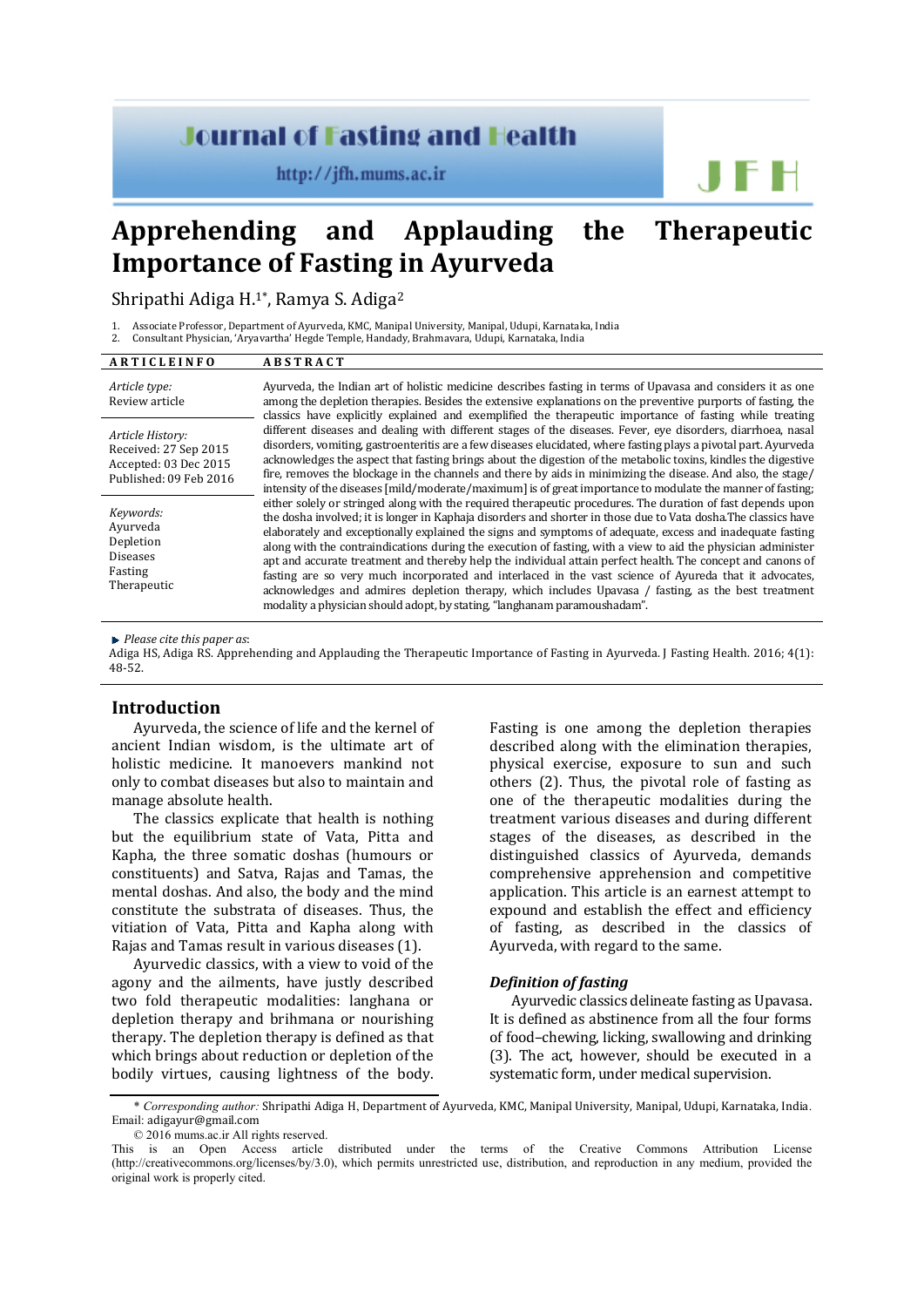#### *Principle of fasting*

The ash particles on fire reduce its intensity and thereby adversly affect the process of cooking. Similarly.the vitiated dohas in the body, particularly the Aamashaya ( the digestive viscera) reduce the intensity or impair the digestive fire and cause digestive impairment, producing aama(metabolic toxins), which is the root cause of all diseases.They together block the minute channels of the body, resulting in various diseases. Fasting, in the absence of food in the viscera, however, brings about digestion of the metabolic toxins, kindles the digestive fire, removes the blockage in the channels and there by aids in minimizing the disease.

Elucidation and exemplification of fasting in various diseases: (Table 1)

#### *Jwara*

Jwara, obscurely referred to as fever, according to Ayurveda, is considered to be a disease manifested as the result of accumulation of 'ama' [toxins] in the 'Amashaya' [the digestive system]. This results in the blockage of the bodily srotas [channels], thus, causing loss of appetite and loss of perspiration.

According to Acharya Vagbhata, langhana, i.e., fasting is of prime importance, when the disease is in the purva roopa avastha. [prodromal stage] (4).

Sushrutha Acharya opines that, when jwara is of alpa doshaja [caused as the result of mild variation in bodily humours] and when the patient is weak, upavasa should be given utmost priority

**Table 1.** Therapeutic indications of fasting in different diseases with respect to the stage or phase of the disease and the duration of fasting as explained in the classics of Ayurveda

| Disease                                   | Stage/phase                                                           | Duration                                                                  |
|-------------------------------------------|-----------------------------------------------------------------------|---------------------------------------------------------------------------|
| Jwara (fever)                             | Prodromal stage Alpa<br>doshaja (mild variation<br>in bodily humours) | a/c to the strength of the<br>patient and the intensity<br>of the disease |
| Vataja<br>abhishyanda<br>(conjunctivitis) |                                                                       | 3 days                                                                    |
| Atisara<br>(diarrhoeal<br>diseases)       | First stage; where in<br>there is association of<br>metabolic toxins  | till metabolic toxins get<br>digested.                                    |
| Pratishyaya<br>(rhinorrhoea)              | Jeerna avastha with<br>fever (chronic<br>condition)                   |                                                                           |
| Chardi roga<br>(vomiting)                 |                                                                       | a/c to the strength of the<br>patient and the intensity<br>of the disease |
| Visoochika<br>(gastroenteritis)           | After Vamana<br>(Therapeutic Emesis)                                  | with due consideration<br>to the strength of the<br>patient               |

(5). Further, he also states that when the agni [digestive fire] is not stable as a result of the movement of the humours, langhana [fasting] is to be advised (5). And also, in the initial stages of the disease, langhana [depletion therapy], in terms of upavasa [fasting] is the best line of management. The bala [strength] of the patient should be given prime priority, as the protection and restoration of bala itself is stated to be the goal of any treatment (6). As the accumulated toxins will have enveloped the digestive fire, just as the ash covers the fire, the patient suffering from jwara should continue fasting till all the toxins are removed from the body.

The science of Ayurveda describes different avasthas [stages] during the course of manifestation of the diseases. Likewise, in jwara the classics explain ama and pakwa avasthas which can be very obscurely considered to be the initial and the subsequent phase of the disease repectively. Langhana [depletion therapy] is said to be the best line of management in the initial phase of the disease. Eventhough the depletion therapy includes various other modalities like<br>therapeutic emesis, therapeutic purgation, therapeutic emesis, exposure to sun…etc., langhana, in the form of upavasa i.e., fasting is the one that has to be followed, when the disease is in the initial or prodromal phase. During this phase, the doshas [humours] are associated with ama [metabolic toxins] and these amayukta doshas [toxin embedded humours] adhere to the body tissues. Fasting gains foremost priority in this phase as it facilitates the 'paka'[liquefication] of the toxins associated with the humours, further leading to the dissociation of the impurities from the tissues, which are the paramount prerequisites for the planning and administration of other treatment modalities.

Furthermore, when fasting and other dietary restrictions are not able to effectuate the paka [liquification] effectively, medicines which are capable of mitigating the tastelessness, quench the thirst and which are hridya [beneficial to the heart] can only be administered.

According to Acharya Haaritha, even though pipaasa nigraha [controlling of thirst] is considered to be one among the several depletion therapies described in the classics of Ayurveda, it has to be very cautiously adopted under crucial conditions, as water is the prime supporter of life and controlling or avoiding it is harmful to health (7).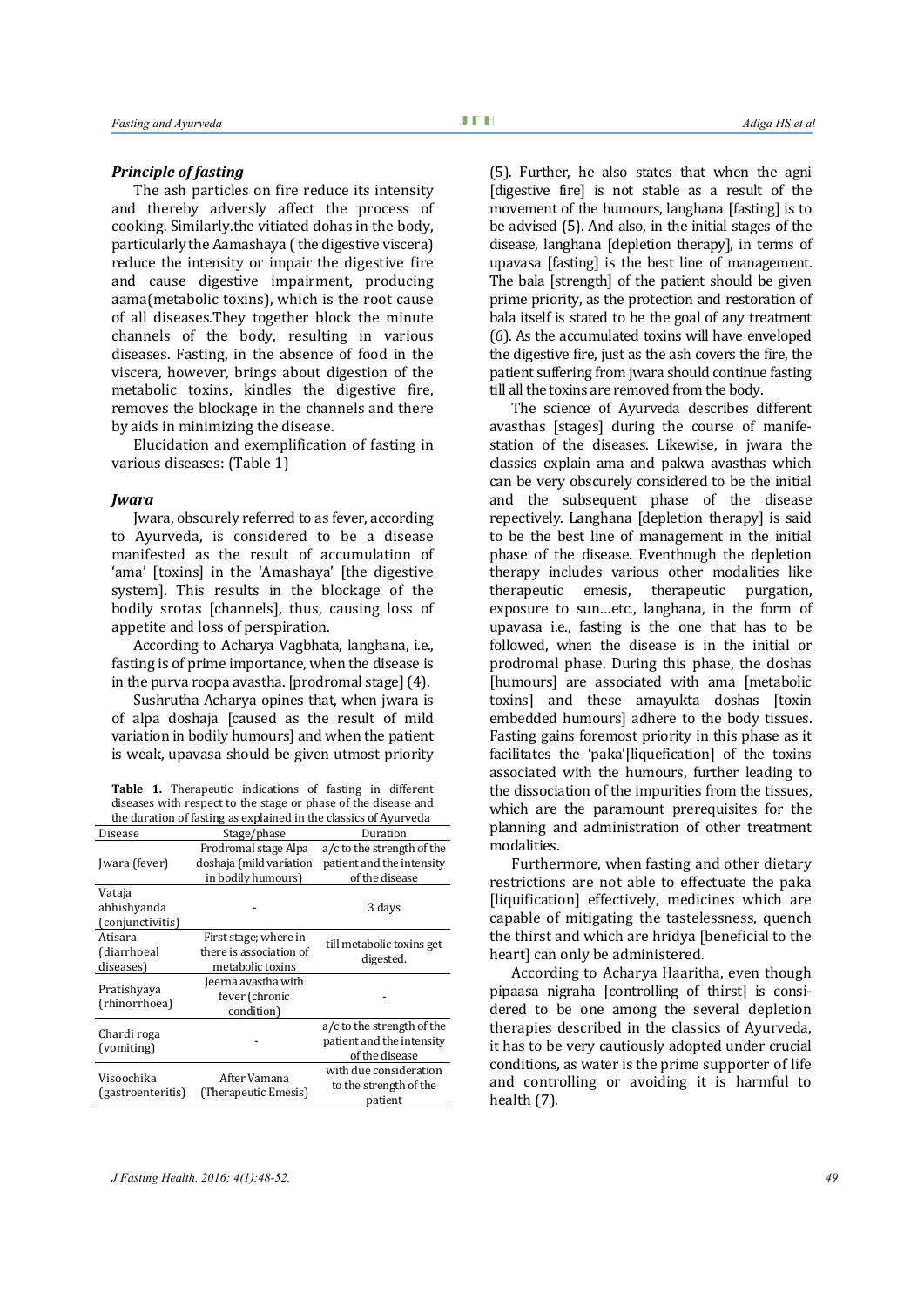#### *Netra roga [eye disorders]*

Acharya Dalhana, while explaining the treatment of Vataja Abhishyanda [conjunctivitis] quotes the opinion of Videha, which states that the person suffering from the disease should fast for 3 days or food can be given only during the night time (8).

#### *Atisara [diarrhoea]*

Fasting is the line of management in the first stage of atisara [diarrhoeal diseases], wherein there is association of ama [metabolic toxins] in the body. Fasting, by virtue of its qualities, promotes the digestion of toxins and paves way for further treatment.

If diarrhoea is more watery and in large quantity, then emesis should be induced under medical supervision and this has to be followed by fasting (9).

#### *Nasa roga [nasal disorders] with special reference to pratishyaya [rhinorrhoea]*

Fasting followed by the administration of carminative medicines is adviced in case of Jeerna pratishyaya [chronic rhinorrhora], associated with fever, vomiting, body ache, heaviness, tastelessness, diarrhoea…etc.

#### *Chardi roga [vomiting]*

Ayurveda considers chardi [vomiting] as a disease rather than a mere symptom. It has been explained that it is due to the pathology associated with amashaya [gastrum-stomach] which is the sthana [seat] of Kapha dosha. Thus, langhana [deplrtion therapy], in terms of Upavasa[fasting] is said to be the best line of management of the disease. However, fasting has to be adviced considering the rogi bala [the strength of the patient] as one needs to sustain both the disease and the effect of fasting (10).

#### *Visoochika [gastroenteritis]*

Acharya Sushrutha opines that fasting should be adviced to patients who are in severe distress as the result of vomiting and diarrho, after Vamana [therapeutic emesis], with due consideration to the strength of the patient (11).

### *Relation between Upavasa [fasting] and the Roga bala [intensity of the diseases]*

• Fasting is considered to be the treatment of choice in diseases of milder intensity.

- Fasting should be associated with the intake of digestive stimulant diet in diseases with moderate intensity
- In diseases with maximum intensity, fasting should be advised and associated with the purificatory procedures

The duration of fast depends upon the dosha involved; it is longer in Kaphaja disorders and shorter in those due to Vata dosha.

And also, the time of the day, the season, the characteristic features of the particular land, the sevearity of the disease, the strength of the patient, his age, are all to be considered while advising fasting.

However, the classics putforth the fact that a clever physician should advice fasting to the subject until niraama lakshanas such as reduction of symptoms, proper excretion, proper salivation, lightness of the body and mind…etc., appear (12). They have elaborately and exceptionally explained the concept of fasting along with the signs and symptoms of adequate, excess and inadequate fasting with a view to aid the physician administer apt and accurate treatment and thereby help the individual attain perfect health and thereby the fourfold bliss, Dharma (righteousness), Artha (wealth), Kama (gratification of desires), Moksha (salvation) (13).

# *The symptoms of adequate, excess, inadequate fasting can be summed up as follows*

# *Signs and Symptoms of proper, adequate fasting*

- Proper elimination of urine, flatus and faeces
- Feeling of lightness in the body<br>• Feeling of freshness / purity of
- Feeling of freshness/ purity of heart, throat and mouth
- Proper belching
- Disappearance of drowsiness and exertion
- Appearance of sweat
- Excessive hunger and thirst with taste for food
- Tranquility of mind

Astanga hridaya of Vagbhata wondrously explains the same as the benefits of fasting and further adds bestowment of clarity of sense organs, enhanced digestive capacity, enthusiasm, decreased signs and symptoms of diseases (12).

## *Signs and Symptoms of inadequate fasting*

- Increased kapha dosha
- Excessive salivation
- Frequent expectoration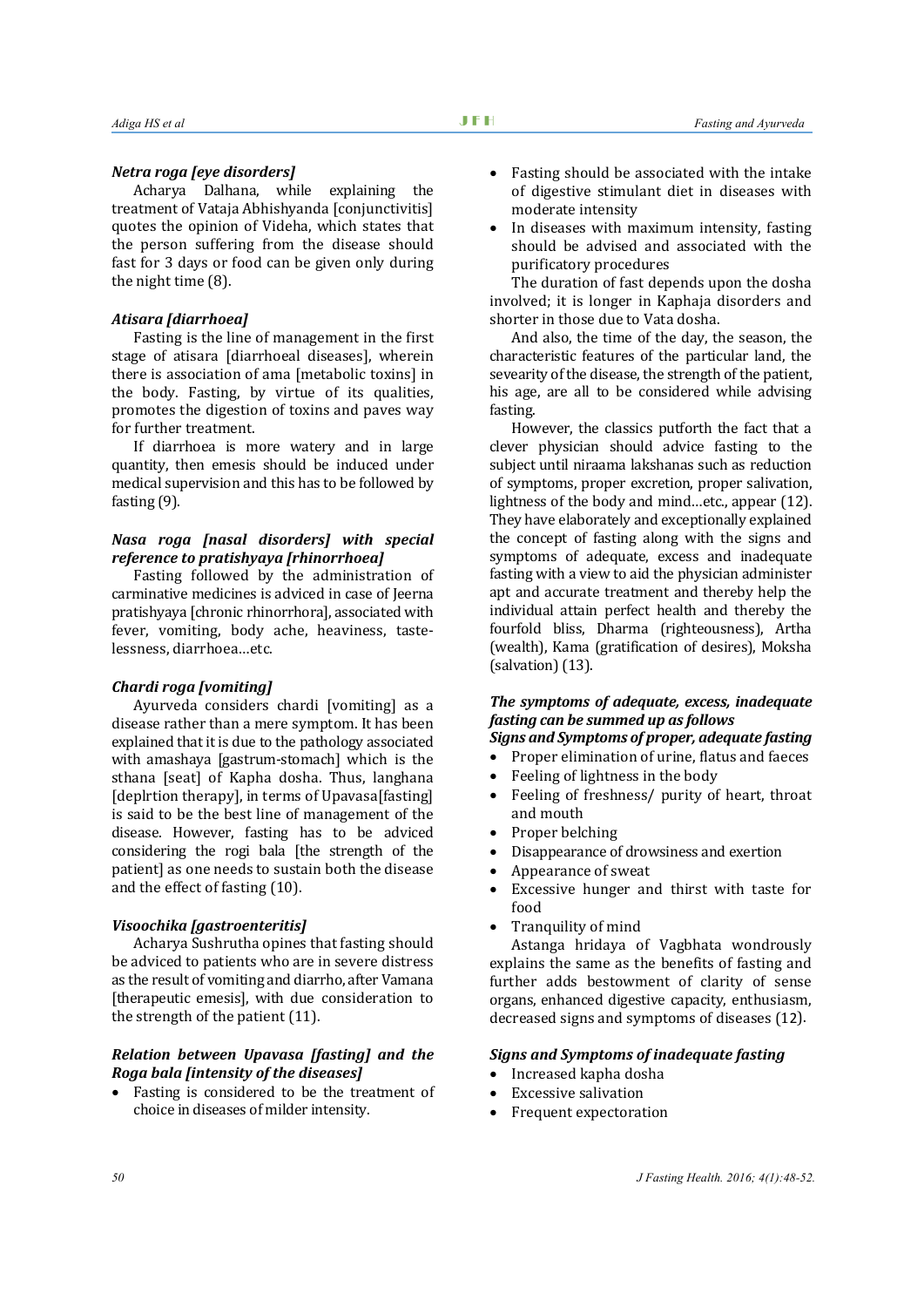- Loss of taste
- Malaise

#### *Signs and Symptoms of excessive fasting*

- Cracking pain in joints
- Cough, dryness of mouth
- Anorexia, loss of appetite, excessive thirst, excessive belching
- Impairment of the power of hearing and sight
- Loss of strength, memory
- The classics of Ayurveda which have explained and expounded the concept of fasting, have also intricately elucidated the conditions were fasting is contraindicated. They are:
- Diseases due to increased Vata dosha
- In cases of antra vruddi [i.e. Hernia] [sushrutha ], as it increases Vata (14).
- Subjects with excessive hunger and thirst
- Emaciated/weak, very young, very old, pregnant lady
- Those with excessive anger, jealousy and such other psychological extremities …etc.,

And also, there are certain codes of conduct the person who is undertaking fasting should follow.

The contraindications during the execution of fasting include:

- Application of oil to the body and scalp
- Beautifying oneself
- Day sleep
- Indulgence in sexual activities
- Walking long distances
- Smoking, consumption of alcohol…etc.,

However, feasting prior to and ulterior to fasting is not recommended (15).

Ayurveda advocates the intake of freshly prepared rice gruel, which is easy for digestion and a good appetiser soon after fasting. The drugs to be administered during fasting should be; light for digestion, hot, dry, subtle, fast acting/ sharp, fluid in consistency.

Thus, the classics of Ayurveda have endorsed and esteemed the concept of fasting through<br>exhaustive explanations and innumerable explanations illustrations.

## **Conclusion**

The concept and canons of fasting are so very much incorporated and interlaced in the vast science of Ayureda that it advocates, acknowledges and admires depletion therapy, which

includes Upavasa / fasting, as the best treatment modality a physician should adopt, by stating, "langhanam paramoushadam". This emphasises the therapeutic importance of fasting, besides its preventive virtues.

Furthermore, the constant exposure of human beings to numerous toxic substances through water, food, air, medications…etc., in conjunction with increasing life style disorders and sensory overload in today's dynamic world, have increased the rate of toxin accumulation in the body. As the natural process of elimination and cleansing become inadequate and ineffective, the means of fasting boosts up the psychosomatic health with the aid of its preventive and curative values.

Thus, the science of Ayurveda endorses and establishes the importance of Upavasa, in terms of fasting and separate chapters are dedicated to the same in texts such as Charaka Samhitha, Astanga Sangraha, Astanga Hridaya while Sushruta Samhitha, Bhavaprakasha, Bhaishajya Rathnavali…etc., elaborately explicate the same at various instances.

Thus, this is an earnest attempt to summerise the therapeutic importance of fasting, as described by the voluminous classics of Ayurveda.

The realisms of the classics, thus, demand intense apprehension and immense admiration.

#### **References**

- 1. Deasi VR. Ayurveda Kriya Shareera. Allahabad: Sri Baidyanath Ayurveda Bhavan Limited; 1999. P. 18-21.
- 2. Sharma RK, Dash B. Charaka Samhita of Agnivesha. 8th ed. Varanasi: Vimana Sthana; 2004. P. 289-90.
- 3. Chakrapanidasa. Abhinava Chintamani. Trans: Kishore P, Das S, Nanda M. 1th ed. New Delhi: Kendriya Ayurveda and Siddha Anusandhana Kendra; 1999. P. 67.
- 4. Jyotir AM. Astanga sangraha of vrddha vagbhata with the sasilekha sanskrit commentary by Indu. 1st ed. Varanasi: Chi-kitsa Sthana Chowkhamba Sanskrit Series Office; 2006. P. 421.<br>5. Samhita SS.
- Tantra U. Ayurveda Tattva<br>di commentary, by kaviraj Sandipika hindi Ambika Dutta Shastri. Varanasi: Chaukhamba Sanskrit Sansthan; 2002. P. 223-4.
- 6. Jyotir AM. Astanga sangraha of vrddha vagbhata with the sasilekha sanskrit commentary by Indu. 1st ed. Varanasi: Chikitsa Sthana Chowkhamba Sanskrit Series Office; 2006. P. 423.